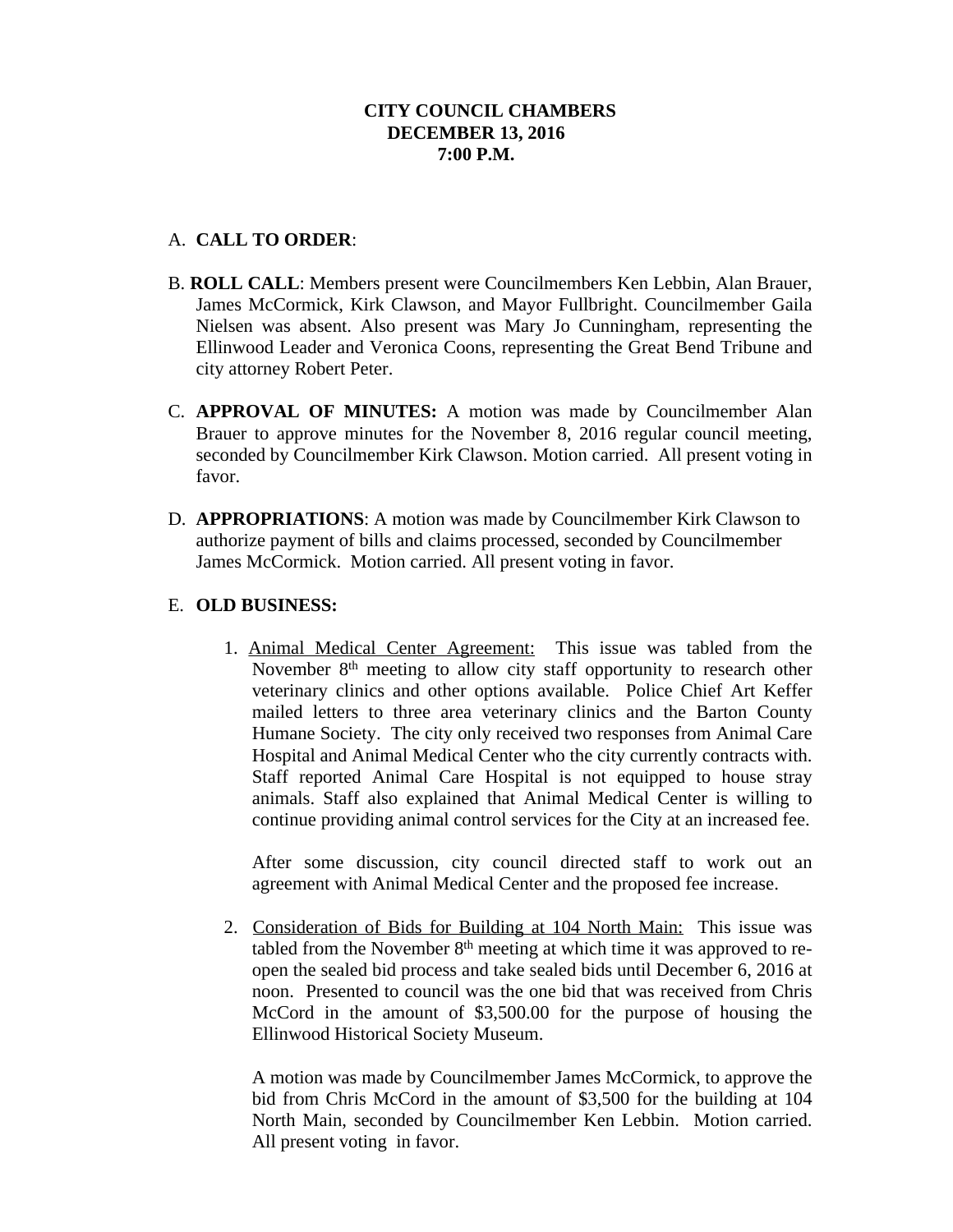**F. VISITORS**: Mary Jo and Ron Cunningham, Dan Sanders, Josh Komarek, Brittney Glenn, Chance Bailey, Art Keffer, Jim McMullen, Joe Schulte, Kevin Clair, Gordon Eggers, Judy Hayes, Barry Bowers, Jacque Isern

Gordon Eggers addressed council regarding a structure at 508 N. Goethe. Jacque Isern, executive director of the Ellinwood Chamber of Commerce thanked council for the City support of the Christkindlmarket. Judy Hayes thanked the city for assistance with the Christmas Village.

## G. **NEW BUSINESS**:

- 1. Service Award: A service award was presented to Chance Bailey for his 10 years of service on the Ellinwood Police Department.
- 2. Ambulance Contribution Funds: Staff reported that currently the donations made to the Ellinwood EMS service are held in an Ambulance Contribution fund within the City. Staff explained there are benefits to both the EMS service and future donors to account for these funds within a Foundation. Staff reminded council that at the October 13, 2015 meeting, council approved placing the Ambulance Contribution monies in the Ellinwood Hospital Foundation. When a contract for the transfer of funds was presented to legal counsel for review, several concerns were expressed and the monies were never transferred.

Presented to council was an Endowment Agreement between the City of Ellinwood and the Ellinwood Community Foundation which provides for a restricted gift of the Ambulance Contribution monies to the Ellinwood Community Foundation. Brittney Glenn, EMS director, explained that placing the monies in the Ellinwood Community Foundation would allow for fundraising efforts, more opportunities for grants, and make donor contributions tax deductible.

A motion was made by Councilmember Alan Brauer to rescind the previous motion made at the October 13, 2015 council meeting to approve placing the funds in the Ellinwood Hospital Foundation, seconded by Councilmember Ken Lebbin. Motion carried. All present voting in favor.

A motion was made by Councilmember Ken Lebbin to approve the Endowment Agreement which provides for a restricted gift of 100% of the Ambulance Contribution monies to the Ellinwood Community Foundation and to maintain a \$1,000 minimum balance, seconded by Councilmember Kirk Clawson. Motion carried. All present voting in favor.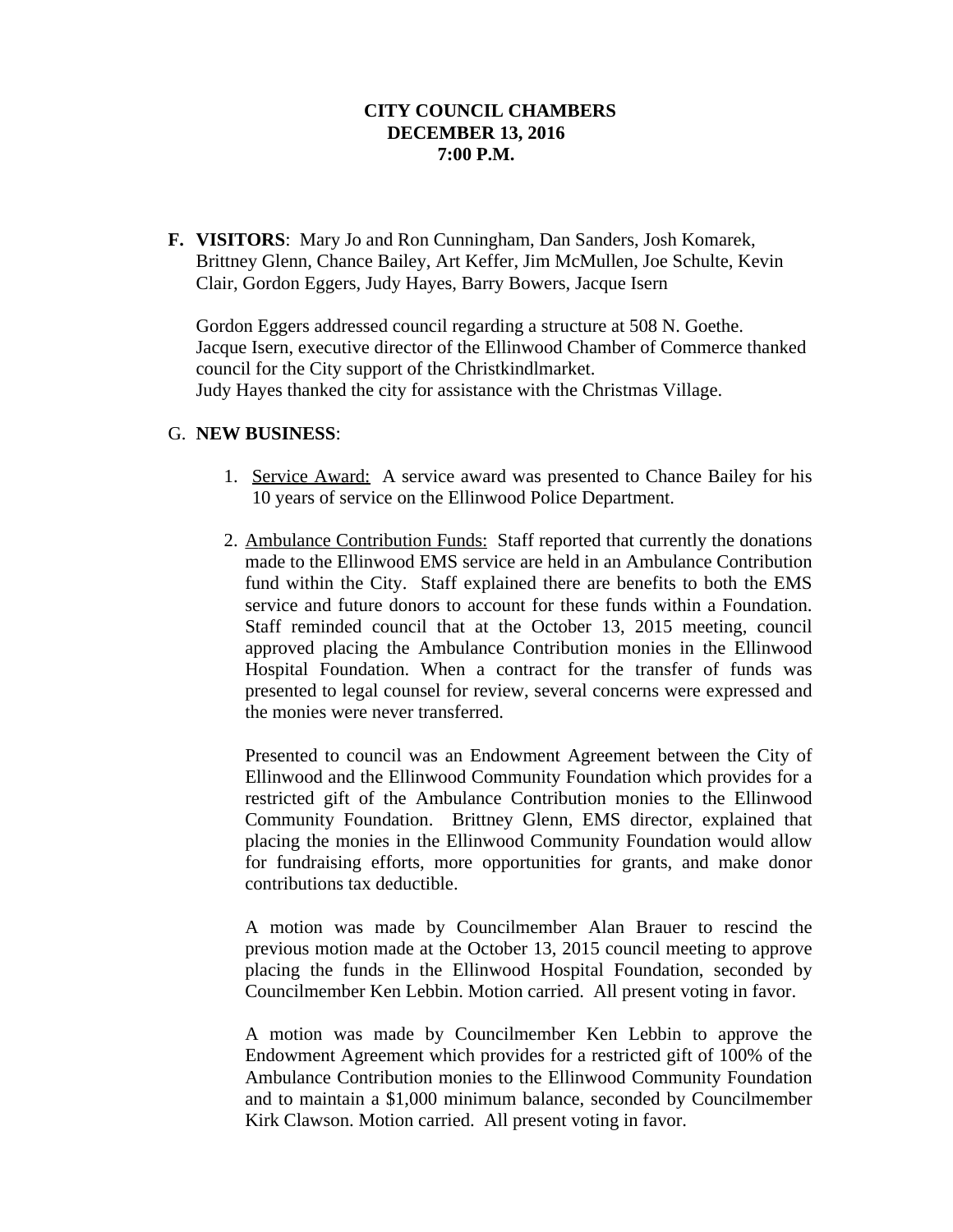3. Resolution of Support for MACO Development Co. LLC: Staff has been contacted by Dan Sanders, of the MACO Development Companies in regard to the company's plans to acquire and rehabilitate the Ellinwood Heights Apartments, subject to securing financing. In January, 2016 council was requested to approve a Resolution of Support, which they did approve, however MACO Development Co., LLC was not able to secure the necessary financing at that time. MACO Development Co. LLC requests council to again consider approving a Resolution supporting MACO's plans for the acquisition and renovation of the apartments and also approve a Referral Agreement which states that city employees will assist in referring potential renters to MACO.

A motion was made by Councilmember Kirk Clawson to approve Resolution of Support 121316 and the Referral Agreement, seconded by Councilmember Ken Lebbin. Motion carried. All present voting in favor.

Councilmember Gaila Nielsen arrived at the meeting.

4. Review Cereal Malt Beverage Applications: All cereal malt beverage licenses are due for renewal at the December meeting. The City has received the following applications for license issuance:

| <b>General Retailer</b> | <b>Container Retailer</b>     |
|-------------------------|-------------------------------|
| Kansas Sidewinders MC   | <b>Ellinwood Family Foods</b> |
| Annie Mae's             | $H & T$ Stop 2 Shop, Inc.     |
|                         | Pop N Shop                    |
|                         | Zip Stop                      |
|                         | Casey's General Store         |

A motion was made by Councilmember James McCormick to approve the cereal malt beverage license applications for the applicants presented above for the year ended 2017, seconded by Councilmember Kirk Clawson. Motion carried. All voting in favor.

5. Audit Proposal: Presented to council were two proposals to perform the City audit for the years, 2016, 2017 and 2018. The proposals were as follows: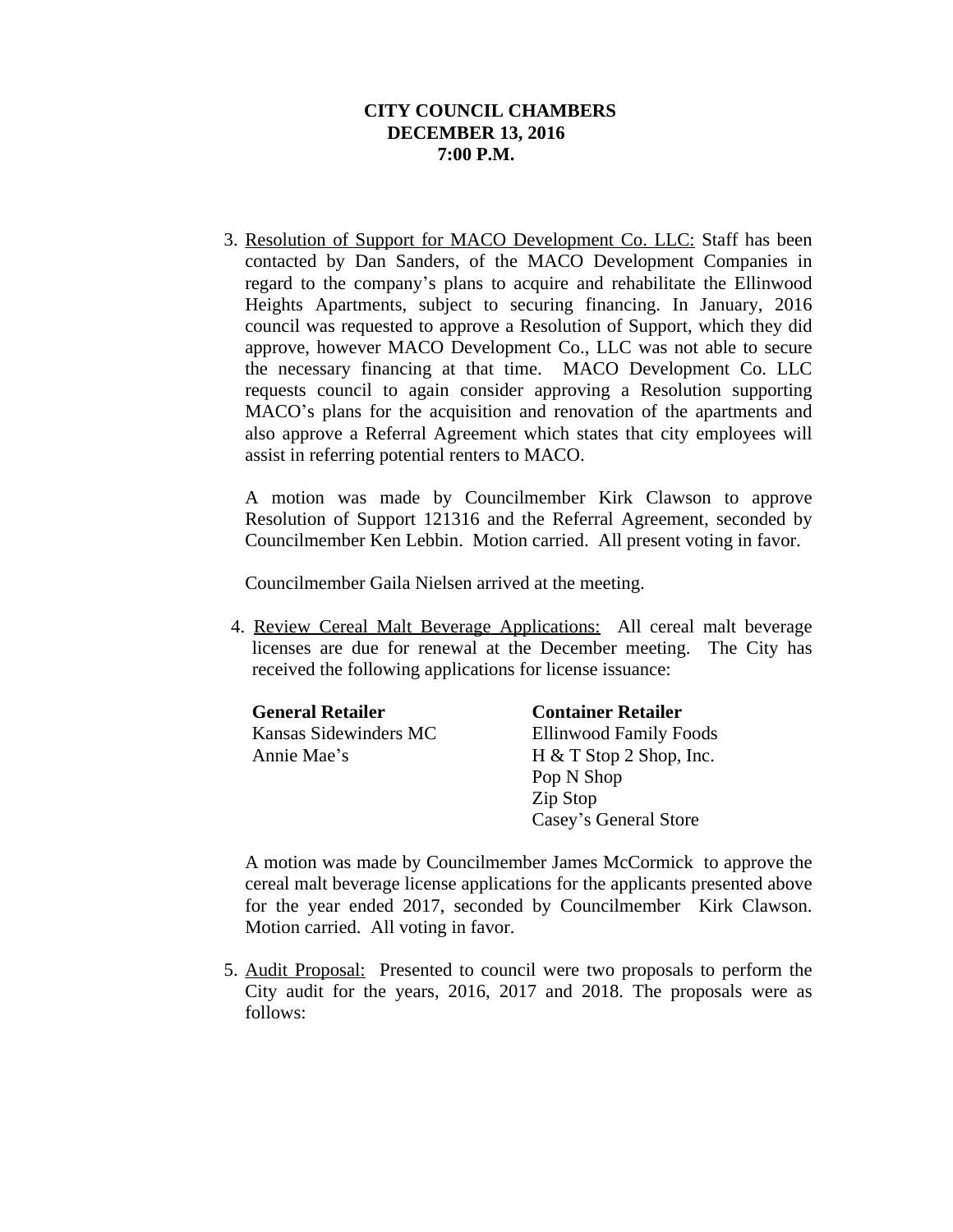| Adams, Brown, Beran & Ball, Chtd | $2016 - $10,690$<br>2017 - \$11,010<br>$2018 - $11,340$ |
|----------------------------------|---------------------------------------------------------|
| Vonfeldt, Bauer & Vonfeldt, Chtd | $2016 - $11,250$<br>2017 - \$11,600<br>$2018 - $11,950$ |

A motion was made by Councilmember Alan Brauer, to approve the 3 year proposal from Adams, Brown, Beran & Ball, Chtd as presented above, seconded by Councilmember James McCormick. Motion carried. All voting in favor.

6. Election Ordinance: Presented to Council were two charter ordinances addressing the change to the City's election cycle and an ordinance addressing the filling of governing body vacancies. A new law passed during the 2015 Kansas legislative session requires all elections for city offices to be held in November, instead of April. A charter ordinance addressing the election change was previously adopted by City council however there have been some changes recommended by the League of Kansas Municipalities, therefore, the City Attorney has drafted a new ordinance to replace the one adopted in January.

A motion was made by Councilmember Alan Brauer to adopt Charter Ordinance No. 9, seconded by Councilmember Ken Lebbin. Motion carried. Councilmembers Alan Brauer, Kirk Clawson, James McCormick and Ken Lebbin voting yea and Councilmember Gaila Nielsen voting nay.

A motion was made by Councilmember Alan Brauer to approve Charter Ordinance No. 10, seconded by Councilmember James McCormick. Motion carried. Councilmember Alan Brauer, Kirk Clawson, James McCormick and Ken Lebbin voting yea and Councilmember Gaila Nielsen voting nay.

7. Discussion of City Owned Lots: Presented to Council was a list of City owned lots. Discussion was held regarding sale of the lots. Council directed staff to draw up a bid proposal letter to be reviewed at a future meeting.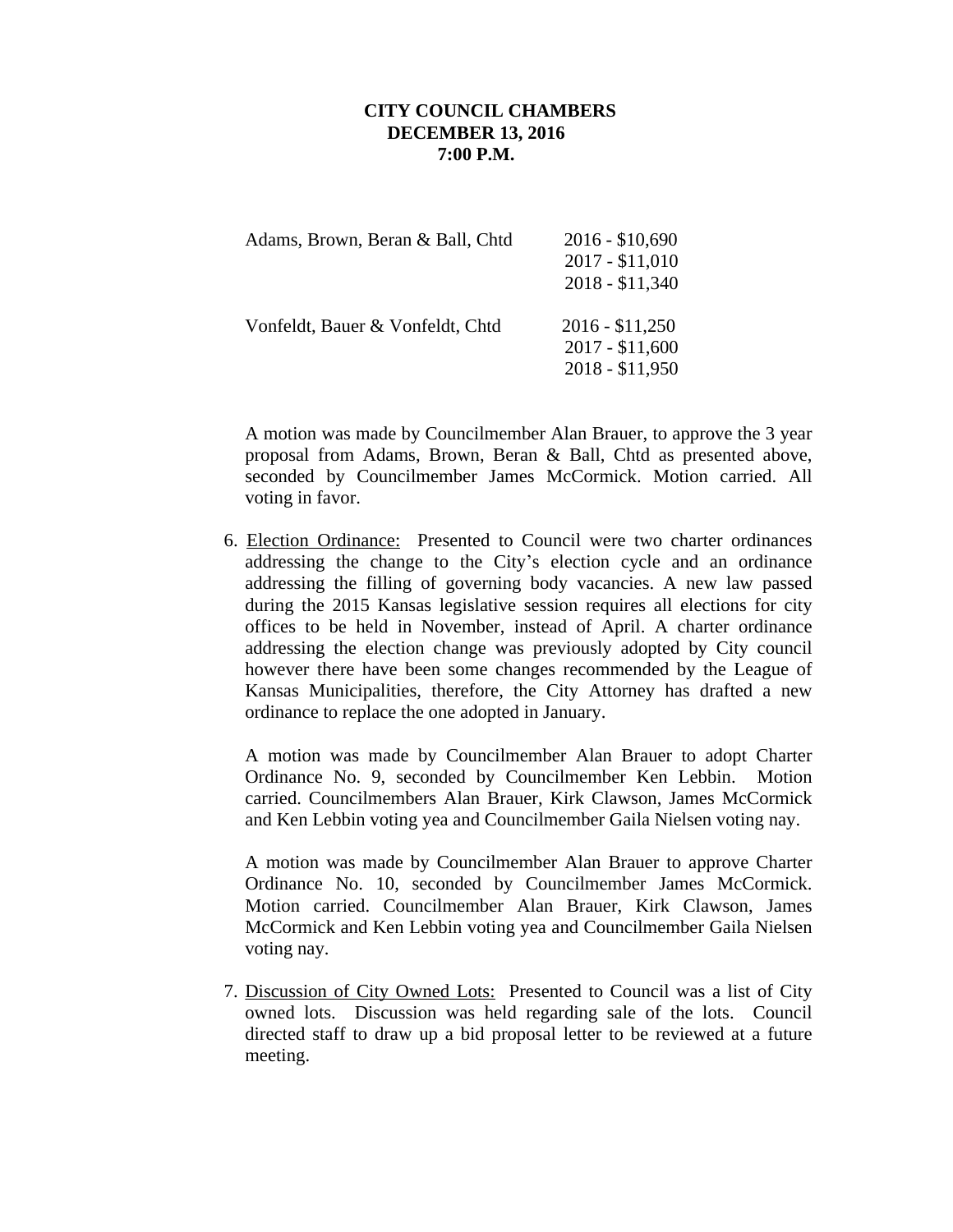- 8. Kansas Power Pool Update: Robert Peter, the city representative on the Kansas Power Pool board provided an update on some issues the KPP is currently addressing. Mr. Peter explained there is a problem acquiring long term power contracts and issuing debt for various projects without contracts of at least 20 years. Of the current 23 member cities, 14 cities have contracts that terminate in 2032 without any provision for extension. The contracts of the remaining 9 cities, including Ellinwood, contain provisions that extend the time beyond 20 years for payment of debt or to enter into power supply contracts. Efforts are underway for the 14 cities to enter into contracts with KPP with similar provisions to Ellinwood's. No action is required on the part of Ellinwood.
- 9. Digger Truck Re-Build Quote: Staff explained the electric distribution digger truck was purchased in 1991. The truck has been well maintained but is beginning to have maintenance issues with the hydraulic hoses and hydraulic leaks on the hydraulic cylinders. Staff explained that re-building the complete hydraulic system will provide at least another 10 years of extended life to the truck. Presented to council was a quote from Altec Industries for the re-build in the amount of \$33,649.86 not including sales tax.

A motion was made by Councilmember Gaila Nielsen to approve the rebuild quote from Altec Industries in the amount of \$33,649.86 not including sales tax, seconded by Councilmember Ken Lebbin. Motion carried. All voting in favor.

 10. Discussion of Correction on Legal Description: Staff explained that Randy Anderson with Central Kansas Surveying and Mapping, Inc. contacted the City regarding a problem with a legal description on a property that he surveyed. The property in question lies south of E Street and the west side of the road that leads to the county sandpit.

Staff explained the city would still maintain a full utility easement, but would deed the small piece of property to the landowner through a quit claim deed. A motion was made by Councilmember Gaila Nielsen to transfer to Travis Malone by quit claim deed the property as described above, maintaining a full utility easement on the property, seconded by Councilmember Kirk Clawson. Motion carried. Councilmembers Gaila Nielsen, Alan Brauer, Kirk Clawson and Ken Lebbin voting aye. Councilmember James McCormick abstained.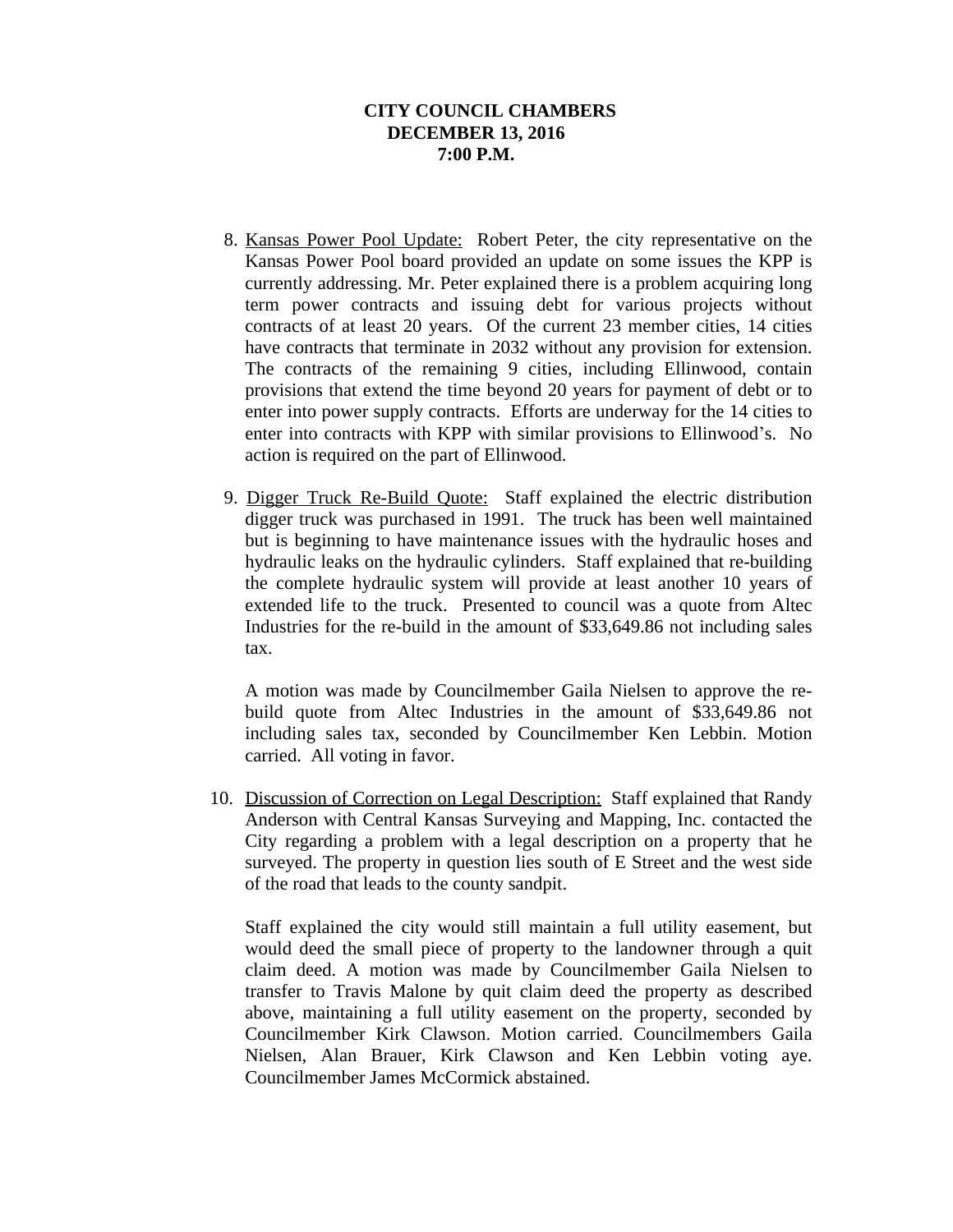11. Executive Session for Discussion of Non-Elected Personnel: An executive session is requested for discussion of non-elected personnel. A motion was made by Councilmember Ken Lebbin to adjourn into executive session for (20) twenty minutes for discussion of non-elected personnel, with Robert Peter, city attorney, Chris Komarek, interim city administrator and Kim Schartz, city clerk present and that the council meeting will reconvene in the council chambers, seconded by Councilmember Alan Brauer. Motion carried. All voting in favor. The governing body recessed into executive session at 8:45 p.m.

Meeting reconvened at 9:05 p.m. No action taken.

 12. Discussion of Non-Elected Personnel Position: Presented to council was an amended City Administrator job description. A motion was made by Councilmember Ken Lebbin to approve the amended City Administrator job description, seconded by Councilmember Kirk Clawson. Motion carried. All voting in favor.

Presented to council was an updated independent contractor agreement for legal services with Robert L Peter for 2017, providing for compensation of \$125.00 per hour. A motion was made by Councilmember Ken Lebbin to approve the updated city attorney contract, seconded by Councilmember Alan Brauer. Motion carried. All voting in favor.

## H. **REPORTS**:

- 1. Municipal Court Report: Presented to Council was the Municipal Court Report for November, 2016.
- 2. Utilities Production Report: Presented to Council was the Utilities Production Report.
- 3. Staff Reports:
	- a) Staff reported city staff has been working on Christmas decorations and will begin tree trimming again.
	- b) Staff reported the fire department received a grant for a commercial washer.
	- c) Staff reported the City is receiving permits on the ground up north.
	- d) Staff reported the cold weather is starting to affect the progress on the KDOT project. Traffic has been restricted to two lanes on the highway all along East Santa Fe
	- e) Staff reported ambulance calls are up to 369 for the year.